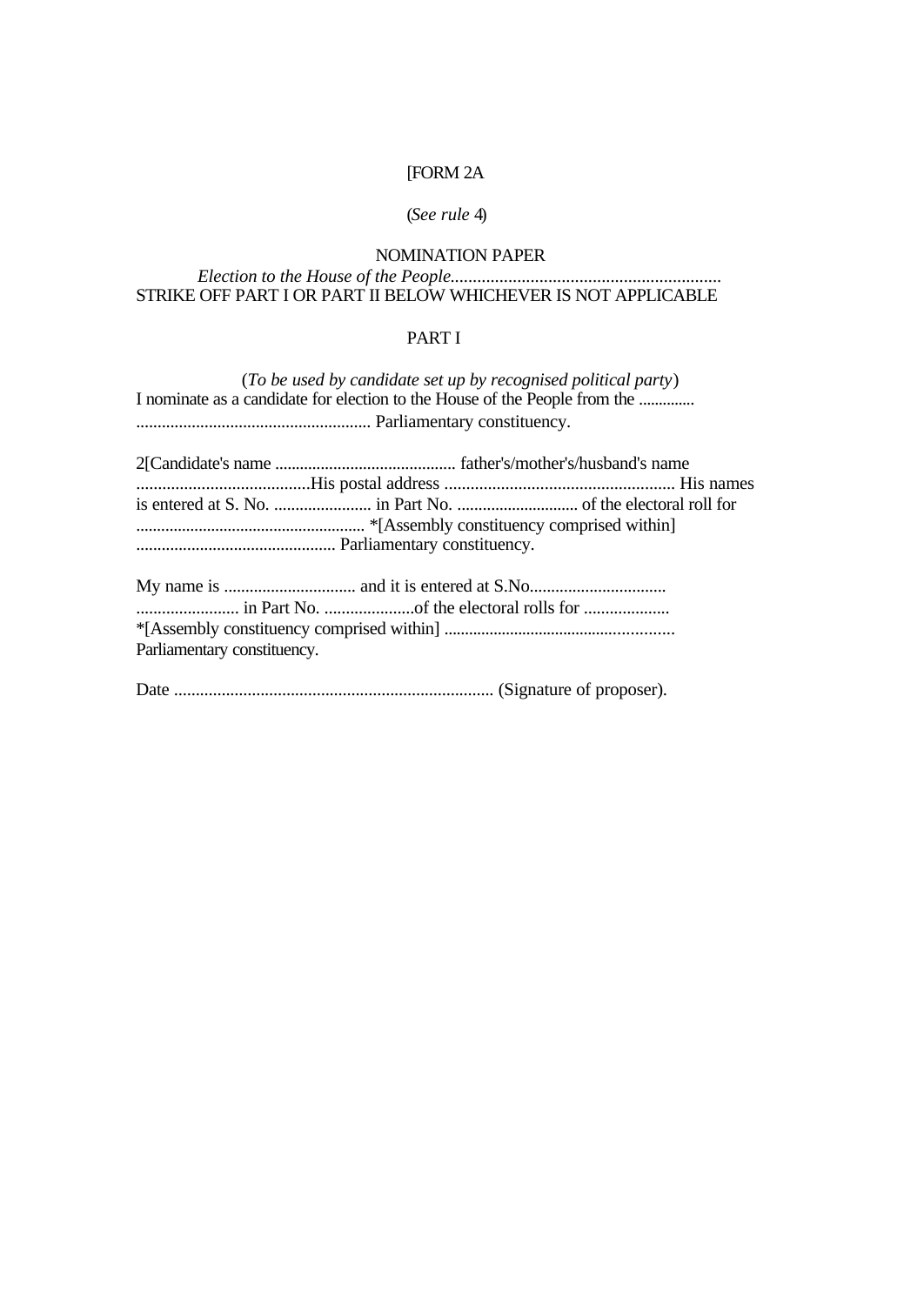#### (Statutory Rules and Order)

## PART II

(*To be used by candidate NOT set up by recognised political party*) We hereby nominate as candidate for election to the House of the People from the............................................... Parliamentary Constituency.

Candidate's name....................................................Father's/mother's/husband's name............................................................................................................. His postal address........................................................................................ His name is entered at S.No..................... in Part No..................................of the electoral roll for ..................................\*(Assembly constituency

We declare that we are electors of the above parliamentary constituency and our names are entered in the electoral roll for the Parliamentary Constituency as indicated below and we append our signatures below in token of subscribing to this nomination:

| $\mathbb{S}$ l. no. | Electoral Roll<br>No. of Part No. of S. No. in Full name<br>proposer Name Electoral (S. No. in Full name<br>of component Roll (that Part<br>Constituency |    |    |    | Signature | Date |
|---------------------|----------------------------------------------------------------------------------------------------------------------------------------------------------|----|----|----|-----------|------|
| $\parallel$ 1.      | 12.                                                                                                                                                      | 3. | 4. | 5. | 6.        | 7.   |
| $\vert$ 1.          |                                                                                                                                                          |    |    |    |           |      |
| $\sqrt{2}$ .        |                                                                                                                                                          |    |    |    |           |      |
| $\sqrt{3}$ .        |                                                                                                                                                          |    |    |    |           |      |
| $\frac{4}{5}$       |                                                                                                                                                          |    |    |    |           |      |
|                     |                                                                                                                                                          |    |    |    |           |      |
| $\sqrt{6}$ .        |                                                                                                                                                          |    |    |    |           |      |
| $\sqrt{7}$ .        |                                                                                                                                                          |    |    |    |           |      |
| $\sqrt{8}$ .        |                                                                                                                                                          |    |    |    |           |      |
| $\overline{9}$ .    |                                                                                                                                                          |    |    |    |           |      |
| $\overline{10}$     |                                                                                                                                                          |    |    |    |           |      |

\_\_\_\_\_\_\_\_\_\_\_\_\_\_\_\_\_\_\_\_\_\_\_\_\_\_\_\_\_\_\_\_\_\_\_\_\_\_\_\_\_\_\_\_\_\_\_\_\_\_\_\_\_\_\_\_\_\_\_\_\_\_\_\_\_\_\_\_\_\_\_\_

*Particulars of the proposers and their signatures.*

N.B.:\_There should be ten electors of the constituency as proposers.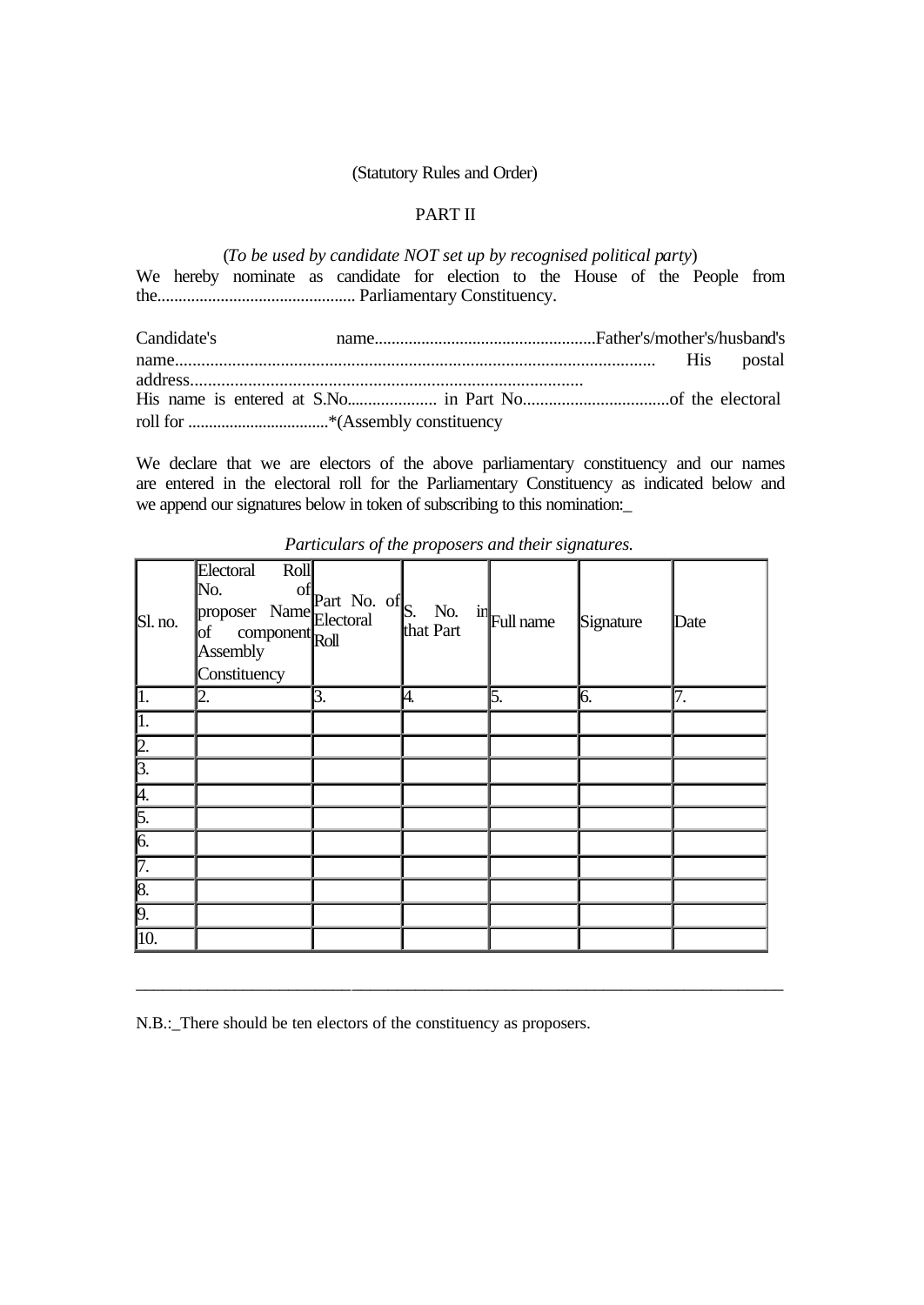#### (Statutory Rules and Order)

## PART III

I, the candidate mentioned in Part I/Part II (Strike out which is not applicable) assent to this nomination and hereby declare.\_

(*a*) that I have completed...............................years of age;

[STRIKE OUT b(i) or b(ii) BELOW WHICHEVER IS NOT APPLICABLE]

(*b*) (i) that I am set up at this election by the.........................................................party, which is recognised National Party/State Party in this State and that the symbol reserved for the above party be allotted to me.

OR

(ii) that I am set up at this election by the...........................................party, which is a registered-unrecognised political party/that I am contesting this election as an independent candidate. (Strike out which is not applicable) and that the the symbols I have chosen, in order of preference, are:

(i)........................................(ii)...........................................(iii)....................................

(c) that my name and my father's/mother's/husband's name have been correctly spelt out above in.............................. (name of the language);

(d) that to the best of my knowledge and belief, I am qualified and not also disqualified for being chosen to fill the seat in the House of the People.

\*I further declare that I am a member of the.......................................... \*\*Caste/tribe which is a scheduled

\*\*\*caste/tribe of the State of.................in relation to..................(area) in that State. I also declare that I have not been, and shall not be.

\_\_\_\_\_\_\_\_\_\_\_\_\_\_\_\_\_\_\_\_\_\_\_\_\_\_\_\_\_\_\_\_\_\_\_\_\_\_\_\_\_\_\_\_\_\_\_\_\_\_\_\_\_\_\_\_\_\_\_\_\_\_

\_\_\_\_\_\_\_\_\_\_\_\_\_\_\_\_\_\_\_\_\_\_\_\_\_\_\_\_\_\_\_\_\_\_\_\_\_\_\_\_\_\_\_\_\_\_\_\_\_\_\_\_\_\_\_\_\_\_\_\_\_\_\_\_

\*\* \*\*nominated as a candidate at the present general election/the bye-elections being held simultaneously, to the House of the People from more than two Parliamentary Constituencies.

\*Score out the words "assembly constituency comprised within" in the case of Jammu and Kashmir, Andaman and Nicobar Islands, Chandigarh, Dadra and Nagar Haveli, Daman and Diu and Lakshadweep.

\*Score out this paragraph, if not applicable.

\*\*Score out the words not applicable.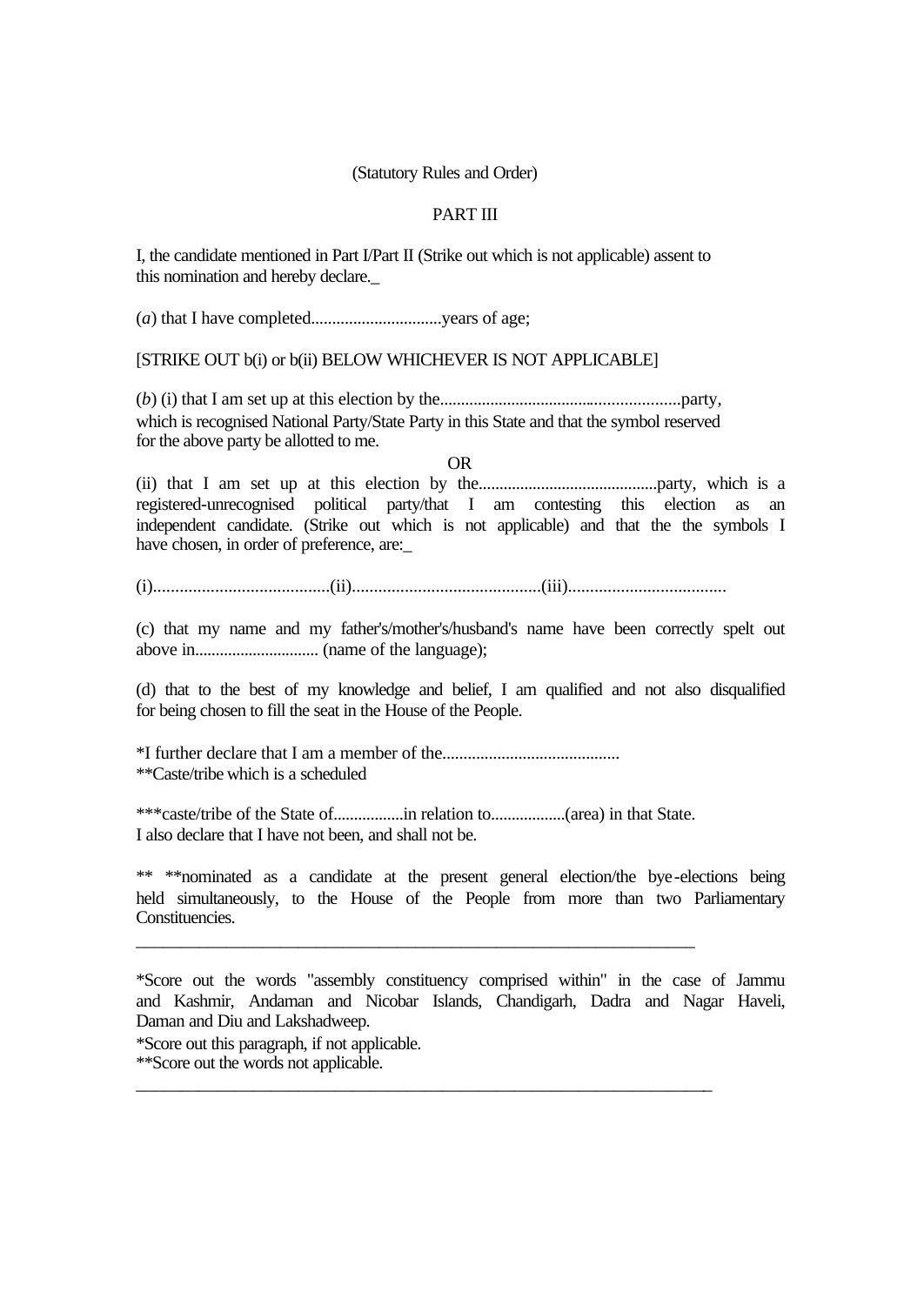\*Score out the words not applicable.]

Date...........................................................................(Signature of Candidate)

\*Score out this paragraph,, if not applicable.

@ Not applicable in the case of Jammu and Kashmir,Andaman and Nicobar Island, (Statutory Rules and Order)

Chandigarh,Dadra and Nagar Haveli, Daman and Diu and Lakshadweep N.B.\_A "recognised political party" means a political party recognised by the Election Commission under the Election Symbols (Reservation and Allotment) Order, 1968 in the State concerned.

-------------------------------------------------------------------------------------------------------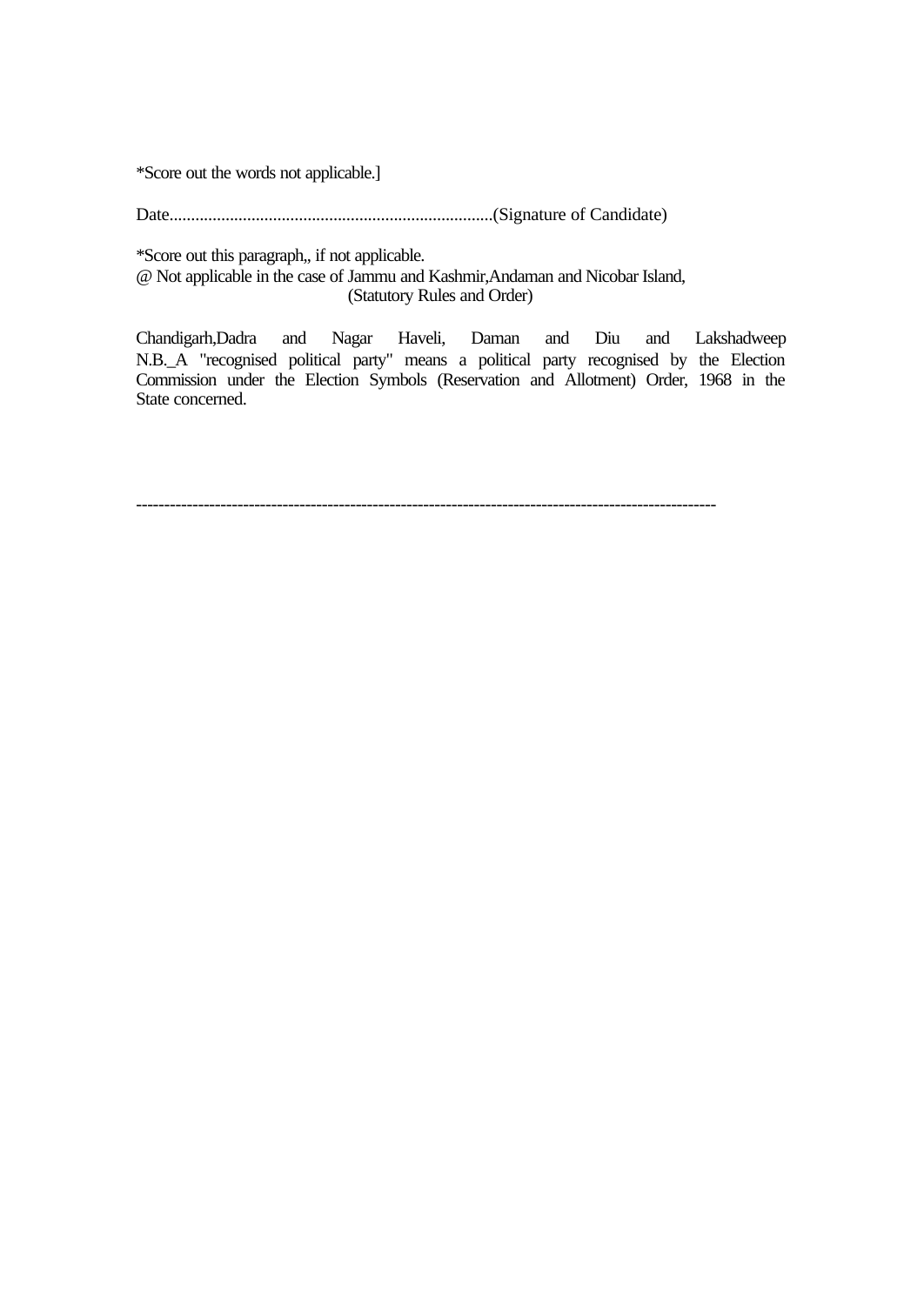#### PART III A (To be filled by the candidate)

|         | Whether the Candidate -                                                                    |
|---------|--------------------------------------------------------------------------------------------|
|         | has been convicted -<br>(i)                                                                |
|         | (a) of any offence(s) under sub-section $(1)$ ; or                                         |
|         | (b) for contravention of any law specified in sub-section (2),                             |
|         |                                                                                            |
|         | YES/N                                                                                      |
|         |                                                                                            |
|         |                                                                                            |
|         | of section 8 of the Representation of the People Act, 1951 (43 of 1951); or                |
|         | has been convicted for any other offence(s) for which<br>(ii)                              |
|         | he has been sentenced to imprisonment for two years or more.                               |
|         | If the answer is "Yes", the candidate shall furnish the following information:             |
| (i)     |                                                                                            |
|         |                                                                                            |
| (ii)    |                                                                                            |
|         |                                                                                            |
| (iii)   | Section(s) of the concerned $Act(s)$ and brief description of the offence(s) for           |
|         |                                                                                            |
|         |                                                                                            |
| (iv)    |                                                                                            |
| (v)     |                                                                                            |
|         |                                                                                            |
| (vi)    | Punishment(s) imposed [indicate period of imprisonment(s) and/or quantum of                |
|         |                                                                                            |
|         |                                                                                            |
| (vii)   |                                                                                            |
|         |                                                                                            |
| (viii)  | Was/were any appeal(s)/revision(s) filed against above conviction(s)Yes/No                 |
|         |                                                                                            |
| (ix)    | Date and particulars of appeal(s)/application(s) for revision filed                        |
|         |                                                                                            |
| (x)     | Name of the court(s) before which the appeal(s) /application (s) for revision filed        |
|         |                                                                                            |
|         |                                                                                            |
| $(x_i)$ | Whether the said appeal(s) $\prime$ application (s) for revision has/have been disposed of |
|         |                                                                                            |
|         |                                                                                            |
| (xii)   | If the said appeal(s)/application(s) for revision has/have been disposed of -              |
|         |                                                                                            |
|         |                                                                                            |
|         |                                                                                            |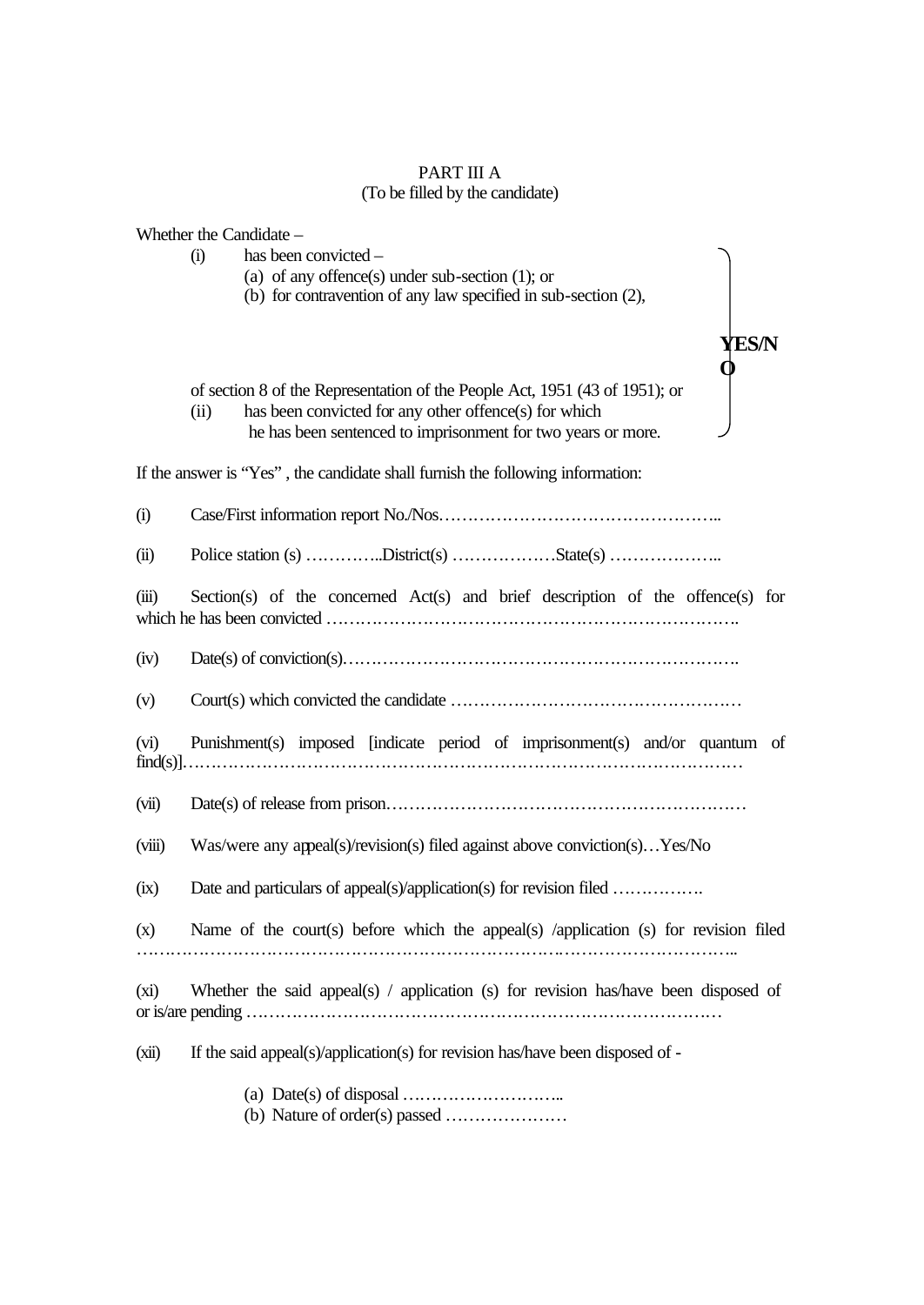Place :

Date : (Signature of the candidate);